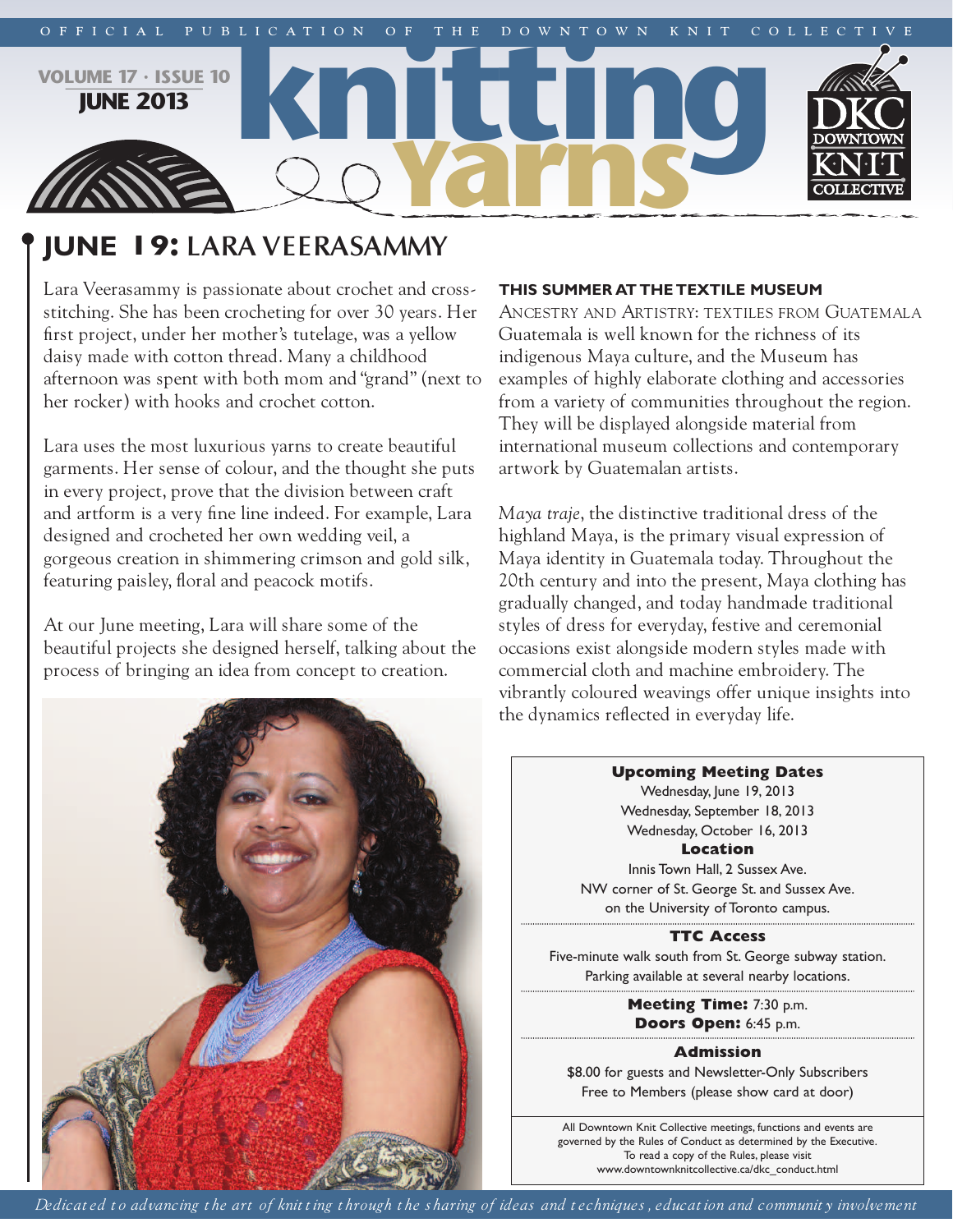## **highlighTs of The may 2013 meeTing** by Heather Brady

Approximately 85 members and two newcomers came out to spend a warm spring evening with Robin Hunter and the rest of the guild. An election for the position of Secretary was held, and votes were counted during the meeting.

#### **Announcements**

We now have a full slate for the 2013/ 2014 executive. There was only one nomination for each position, with the exception of the Secretary, so we are pleased to announce that all positions have been acclaimed. Special thanks to Trish, Cristina and Edna for all their hard work over the last few years.

Kerry Fast and Debra Rowland both came up and gave three-minute statements, and then the ballots were collected and counted. Just before Robin Hunter came up to speak, it was announced that Kerry is our new secretary. Welcome to the team, Kerry!

A bus tour is being organiz ed again this year to transport approximately 50 happy knitters to Rhinebeck this October. With several hundred vendors, it's one of the biggest fibre festivals in North America. There will be an email blast closer to the date once the details have been finaliz ed. It was a lot of fun last year!

#### **Raffle**

Three people each won two skeins of New England Shetland sock weight yarn: Jackie McKenzie, Gloria Williams and first-timer Reney Gitain. A bag full of goodies from Robin Hunter was won by Joyce Stirling.

#### **Show & Tell**

Mariela Hewetson created a chocolate brown capelet by Debbie Bliss featuring sideways cables and a turtleneck. She says it's warm as toast!

Cristina Simionovici became infatuated with brioche at the YarnOver SleepOver, and hasn't been able to stop. She showed a Rodekool scarf (pattern free on Knitty) and some matching wrist warmers.

Vivian Goffart showed some toe-up socks with Cat Bordhi's new 'sweet tomato' heels. She says it's sort of like a short row, but you knit three wedges and suddenly the smoothest heel you've ever seen

appears. Vivian urges all sock fans to give it a try!

#### **Celebrating Our Own**

Congratulations to Debra Rowland for 'Square Cardi', her entry in the Templeton Square contest run through Knitty by Franklin Habit. The challenge was to create something using the counterpane square Franklin translated from a Victorian-era pattern book, *Weldon's Practical Knitter*. Debra's take on the pattern was both innovative and beautiful.

#### **Guest Speaker**

Robin Hunter is living the dream! She spoke to the guild about her experiences with pursuing a career as a full-time knitwear designer. For many years she worked at Bell, but it wasn't really what her heart desired, so she began mapping out her escape plan. Robin's idea of having fun is making stuff, so she started taking courses in sewing, pattern drafting, knitting, and a variety of other topics. She did lots of workshops and met lots of great people, knitting steadily the entire time. Soon enough, she hardly owned anything store bought– she made almost her entire wardrobe. When Bell started getting rid of 'older' staffers and handing out retirement packages, Robin jumped at the chance. She was only 48 at the time, so it was way ahead of her schedule. 'Someday...' became 'Now!'

Robin says one of the biggest surprises she got from this career change is discovering that there isn't as much knitting involved as she thought. Whether interviewing designers for her blog (over 150 so far) or preparing a lecture, which takes about three weeks to put together, she's discovered that her job is mostly writing.

Robin strongly opposes the popular career advice,"do what you love and the money will follow." It's a romantic approach and makes for a great story, but very little else! Even the people who advised her to do that never actually tried it themselves. Most people who make a dramatic change have their own financial systems in place and do plenty of testing of the waters. They work really hard while also holding down more traditional jobs. Sally Melville is a great example– she worked while slowly building up her reputation as a

designer and teacher.

We assume there's a direct path to our dream jobs, but that really only applies to professionals with specific schooling, like doctors and lawyers. You have to critically and honestly analyze your own values, and decide what will make an acceptable lifestyle for you. Most of the designers Robin has interviewed say they did not have 'lots of money' as a career goal– they all refer to living modestly. It seems very few people end up where they plan to be– for example, Robin was a psychology student, and designer Kate Atherley was a mathematician who ended up in knitwear design completely by accident.

Robin talked about some of her biggest challenges. She finds working from home one of the most difficult– spending hours alone indoors gives her cabin fever. She frequently schedules lunch and coffee dates with friends to get herself out of the house. Robin also found it difficult to invest in expensive equipment (mannequins, computers, cameras) before her business was actually making money.

Robin also finds marketing very difficult in this industry dominated by women. Many of us unfortunately view self-promotion as being in bad taste, and our craft has trouble enough with not being taken seriously. There is often an expectation that designers should give their patterns away. The Yarn Harlot once pointed out that though knitters will spend ridiculous amounts on yarn, they are often reluctant to shell out \$5 on a pattern. Robin has had plenty of experience with people who want her to work for free (often suggesting that the "exposure" would be adequate compensation).

Three years after taking the plunge, Robin tried to answer the question: is she successful? It depends on your definition. She does make a profit, but only if she doesn't include her own salary in the calculations. However, she has seen increases in all areas, so things are looking up. Robin is able to pay Mary Pat as her assistant, and has no debt (a pretty big deal in itself). She finished by quoting Robert J. Collier: "Success is the sum of small efforts, repeated day in and day out." Just like knitting.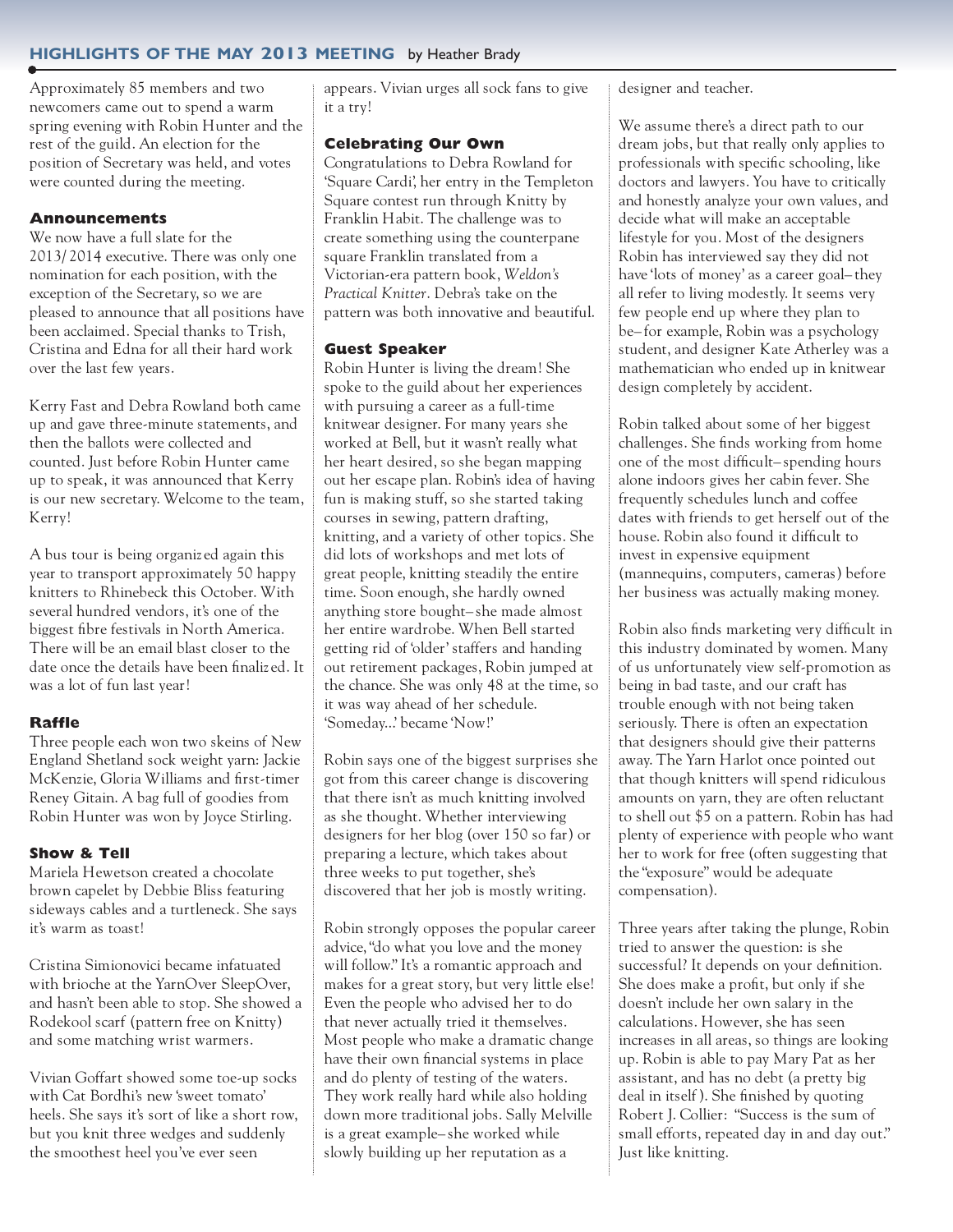## **relay for life** by Joan Kass

Team members Carole Adams, Dawn Juruc, Denise Powell, Pam McNaughton, Wannietta Kirkpatrick, Andrea Eves, Donna Lyons, Helen Pagiatakis and Joan Kass are busy preparing for this year's Relay, overnight June 14-15.

We have raised \$\$ by selling roving at various guilds, participating in craft shows

SUMN

and receiving much-appreciated donations. Thank you to those of you who have already sponsored us.

If you would like to make a donation, please do so at the following link **tinyurl.com/dkc2013** or contact me at **events@downtownknitcollective.ca**.

We welcome any of you to come by and knit with the team for a while at the Relay. We will be located in Sunnybrook Park (Leslie and Eglinton). Just follow the Relay signs when you enter the park. You can't miss our location at the Relay site... we will be the gals wearing headlamps and knitting at the lantern-lit tent.

*Have you given any thought to what you might do with yourself over the summer without guild meetings? Don't panic–there's a whole world of yarn out there to discover, in locations both near and far!*

#### **june**

## **21-28: FibreWeek**

Olds College,AB

This week-long celebration features dozens of workshops and master classes, shopping, auctions, a pub night, juried fashion show and live music.

## **26-July 2: Tour of Iceland with Amy Singer**

Discover breathtaking scenery and the joys of the ukulele under the midnight sun while learning about alternative fibres with Amy. **knittingiceland.is**

## **28-29: Woolfest**

Cockermouth, Cumbria, UK The event is a celebration of creativity and craftsmanship. It attracts about 5,000 visitors each year. **www.woolfest.co.uk**

## **july**

## **6-13: alaska inside Passage Knitting Cruise**

Sailing from Vancouver, this tour offers workshops as well as peak viewing of glaciers, whales and wildflowers.

**www.craftcruises.com**

## **12-21: great northern arts festival**

Inuvik, NT

Local visitors and world travellers alike appreciate the chance to see such a variety and range of talents in this exotic far north location.Workshop topics range from fabric dyeing to sled making.

## **www.gnaf.org**

**Every weekend in july: Knitting Camp** Marshfield,WI

2013 marks the 40th year since Elizabeth Zimmermann began her weekend workshops that evolved into Knitting Camp, carried on by her daughter Meg. **www.schoolhousepress.com/camp.htm**

## **20: TTC Knitalong**

Toronto, ON

Tour Toronto's yarn shops with other knitters via the streetcars and subways of this great city. Lots of shopping, prizes and knitterly companionship. **ttcknitalong.blogspot.ca**

## **augusT**

## **18: Fibrations Victoria**

Victoria, BC

This is a community-based celebration of fibre artists sharing their knowledge and enthusiasm, featuring demonstrations, food, raffles and a marketplace. **fibrationsvic.wordpress.com**

## **24-25: Twist Fibre Festival**

St-André-Avellin, QC

TWIST is an annual event that serves as a showcase of the fibre world and is intended for the general public, enthusiasts, fibre producers, fleece animal breeders, artists, artisans and professionals alike. **www.festivaltwist.org**

## **sePTember**

## **14: Kitchener-Waterloo Knitters' fair**

Kitchener-Waterloo, ON Theis fair is the largest event of its kind in Canada. 35,000 square feet of space devoted to knitting, offering an incredible display of diverse fibre. **www.kwknittersguild.ca**

## **27-29: Kniteast atlantic fibre fair**

St.Andrews-by-the-Sea, NB

First-class teachers, workshops, yoga, fashion show and a public fibre marketplace in a charming seaside town. **www.kniteast.com**